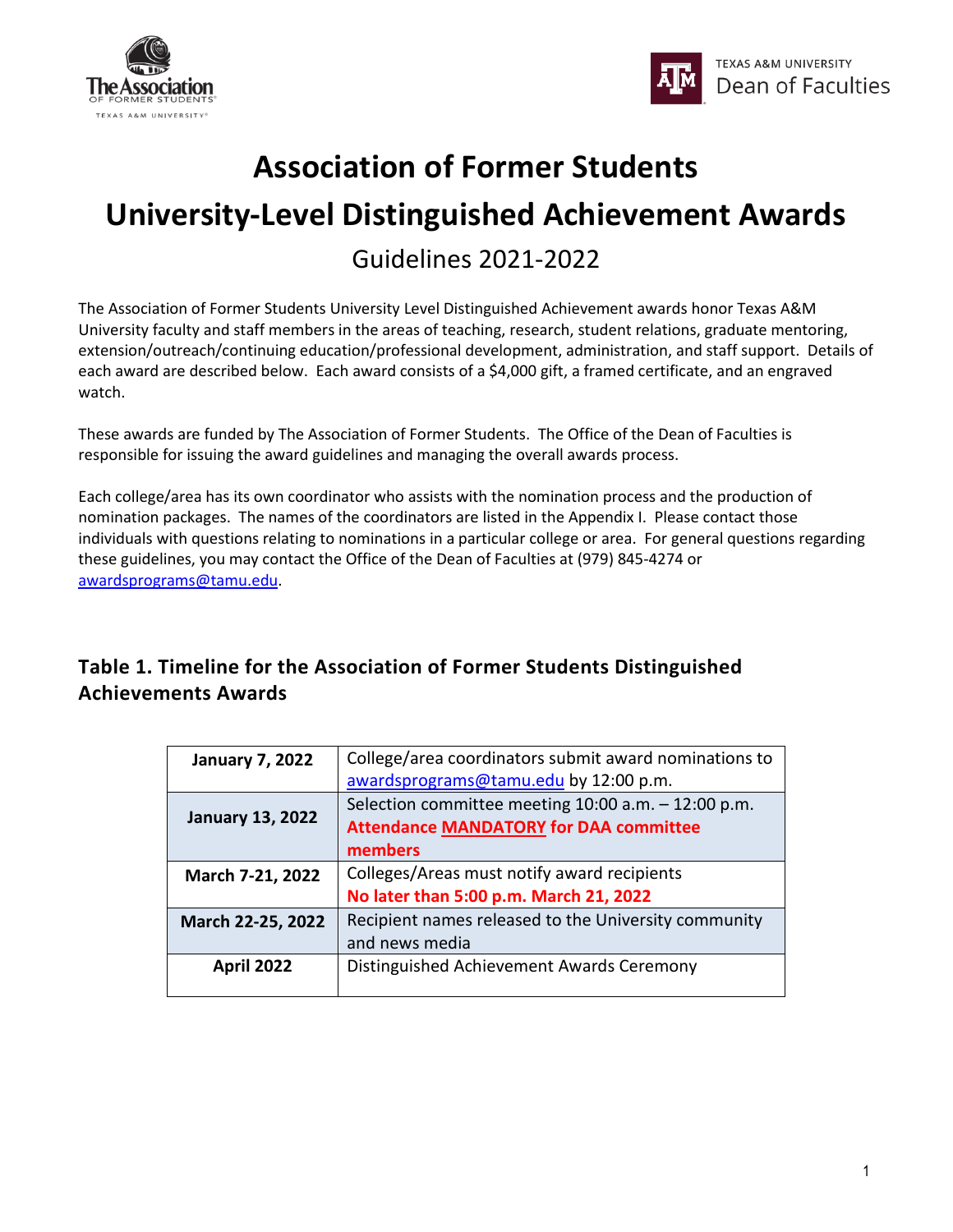



## **Nominee Eligibility**

- 1. A nominee must have completed 5 full years of service to the University by January 1, 2022. For teaching and research awards, the service need not be continuous so long as the nominee has been employed above the level of graduate student for a total of 5 years, and, for teaching awards only, so long as the person was budgeted at least part-time to teach for a total of 5 years.
- 2. Nominees must not have received a University-level Distinguished Achievement Award in the same category during the previous 10 years. However, 5 years after receiving an award, a person may be nominated for an award in a different category.
- 3. An individual may be nominated in two different award categories in the same year; however, the college/unit must count that person twice in its allotted nominations (as outlined by the chart on page 9).

#### **Nomination & Selection Process**

There are four steps in selecting the recipients of the University-level Distinguished Achievement Awards:

- 1. Designation of Selection Committee members by specified groups;
- 2. Call for nominations from specified groups;
- 3. Preparation of nomination packets by specified groups; and
- 4. Selection of recipients by Selection Committee.

The nomination process begins as soon as guidelines are released by the Office of the Dean of Faculties. Each group specified on the Nominations Chart is invited to solicit nominations by whatever means deemed appropriate. Individuals or groups not specified on the Nominations Chart should contact one of the specified groups to submit a nomination. We encourage nominators to promote diversity reflective of the constituencies of Texas A&M University in the nomination process.

Colleges may submit up to the total number of nominations for teaching as shown in Table 3. This total should be divided evenly between the Student Council and the Executive Committee for each college; however, if either body chooses not to forward nominations, the other may nominate for that vacancy, up to the stated maximum for the college.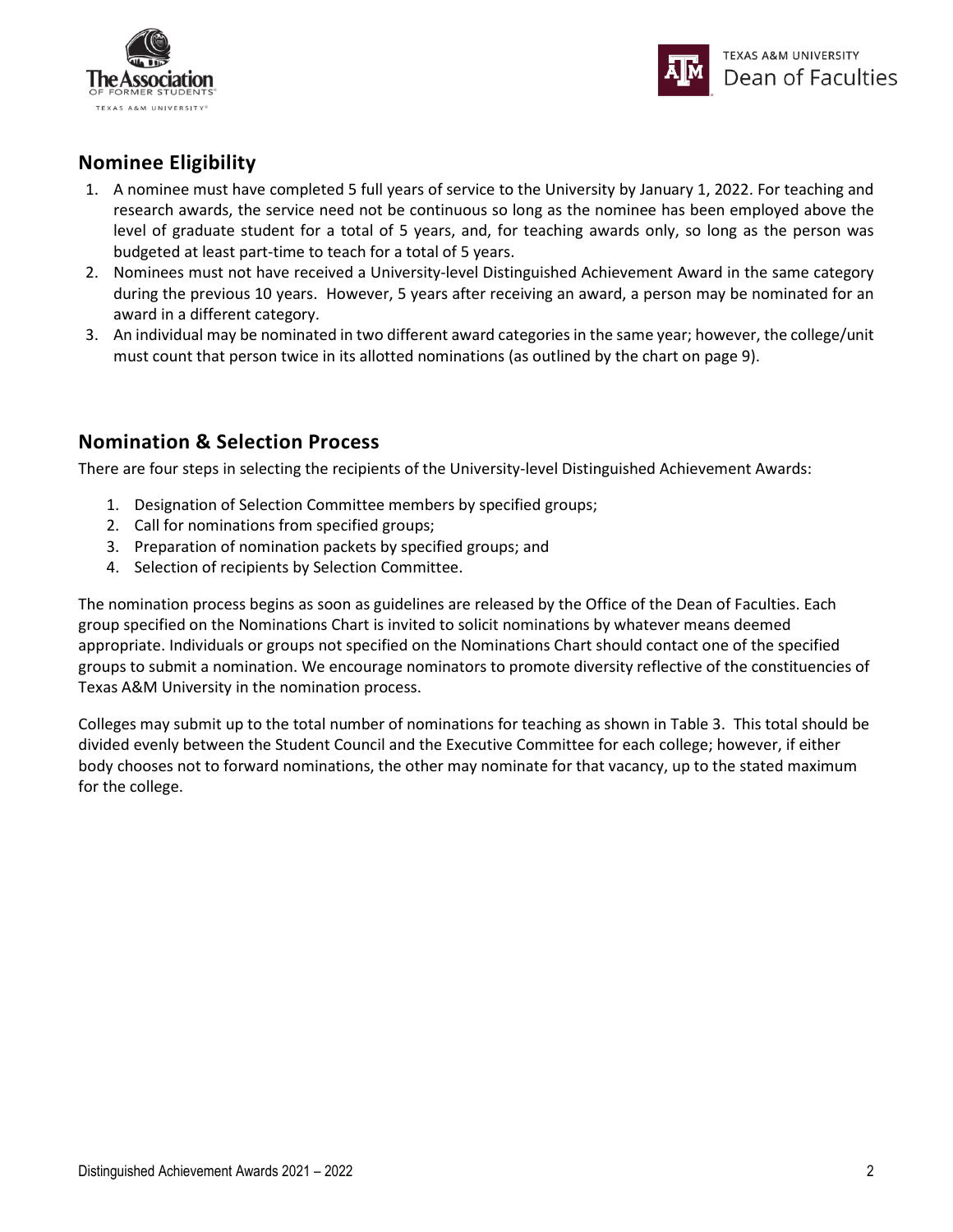



#### **Selection Committee Information**

Selection committee composition is available online: <https://dof.tamu.edu/Opportunities/Awards/AFS-Distinguished-Achievement-Awards>

Each member will be assigned to a sub-committee by the Office of the Dean of Faculties and will participate in the evaluation of nomination packages and the selection of recipients in that award category for a two-year term.

Sub-committees should hold additional meetings, as needed, between the time of the first mandatory meeting and the time that voting ballots are completed. Electronic deliberations are allowable.

- 1. The specific number of individuals per category for each college are listed online.
	- Colleges have already submitted selection committee representatives through the Office of the Dean of Faculties general awards selection committee recruitment process.
	- Administrative units and student associations will receive additional instructions via email from the Office of the Dean of Faculties, at [awardsprograms@tamu.edu.](mailto:awardsprograms@tamu.edu)
- 2. Individuals with the title of department head, dean, director of an A&M System member, assistant vice president, associate vice president, vice president, executive vice president, and president are **not eligible to serve on the Selection Committee**. However, individuals with titles that include the modifiers of assistant or associate for department head, dean, or director of an A&M System member may serve.
- 3. Except for the Dean of Faculties designee, who serves as the chair of the selection committee, no member may serve on the committee for more than two consecutive years.
- 4. Individuals who are nominated for awards may not serve on the Selection Committee. If an individual that is chosen for the committee ends up being nominated, please email awardsprograms[@tamu.edu](mailto:facultyawards@tamu.edu) immediately with the name and contact information for a replacement committee member.
- 5. Selection committee members must be available to attend the mandatory selection committee meeting, participate in subsequent subcommittee meetings, and thoroughly review the nomination packages.
- 6. The identity of the members on the Selection Committee and the proceedings of the committee are confidential.
- 7. Great care shall be taken to ensure that all members of the Selection Committee fully understand the significance of the awards and the necessity for maintaining the integrity of the awards.
- 8. Diversity reflective of the constituencies of Texas A&M University should guide the choice of representatives for this selection committee.
- 9. The Graduate Student Award selection committee is compiled by the Office of the Dean of Faculties and overseen by the Graduate and Professional School.
	- A. Graduate faculty members are preferred to serve on this selection committee.
	- B. The Grad School office will be in contact regarding these awards and the corresponding selection committee process.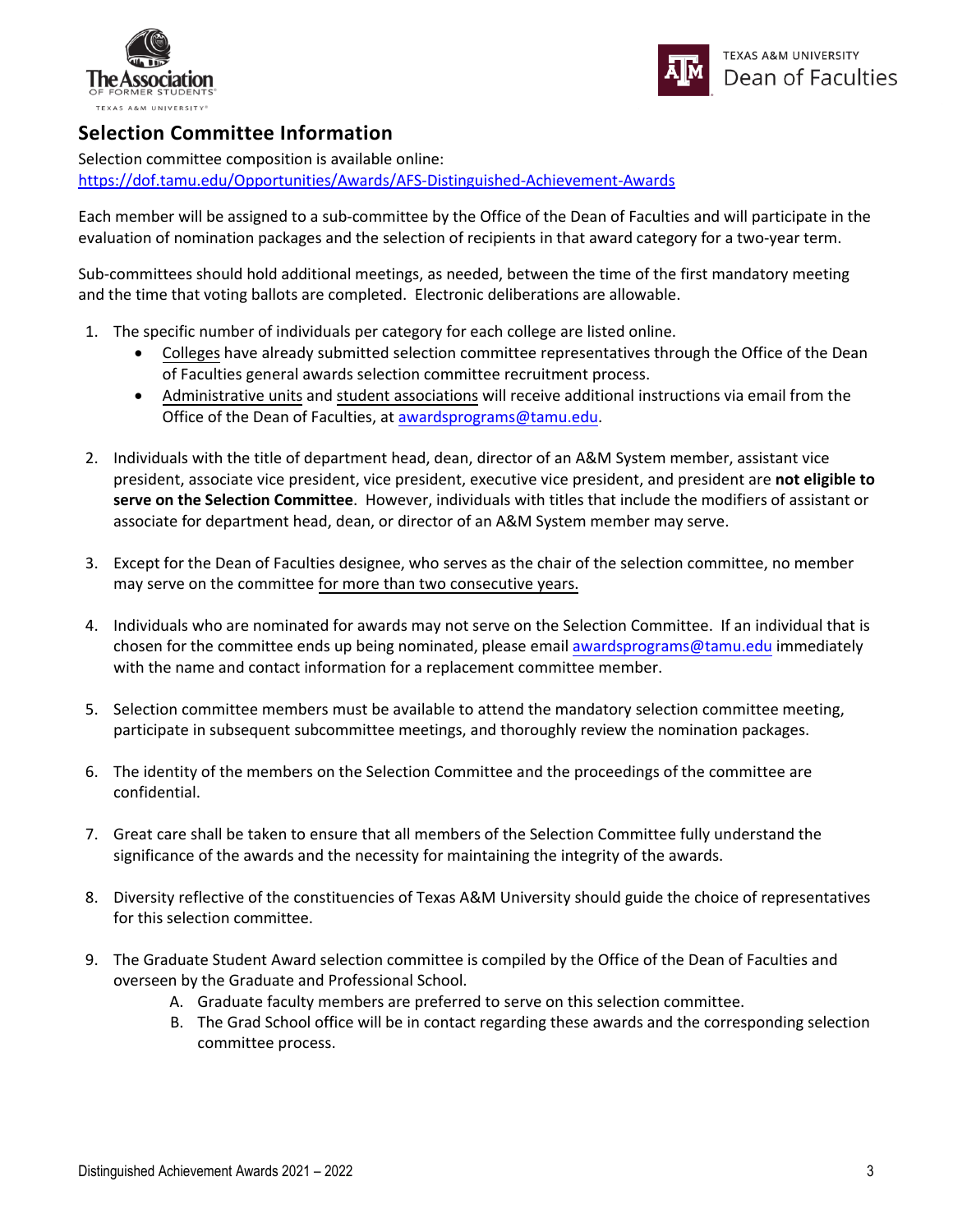



## **Table 2. Number of Awards per Category**

| <b>Award Category</b>                                                 | <b>Number of Awards</b> |
|-----------------------------------------------------------------------|-------------------------|
| Teaching                                                              | 10                      |
| Research                                                              | 6                       |
| Individual Student Engagement                                         |                         |
| <b>Graduate Mentoring Award</b>                                       |                         |
| Extension, Outreach, Continuing Education, & Professional Development |                         |
| Administration                                                        |                         |
| <b>Staff</b>                                                          |                         |
| <b>TOTAL</b>                                                          | 24                      |

See Appendix for award category rubrics.

## **Table 3. Teaching Award Nominations Allowed per College**

| <b>College Name</b>                                  | <b>Maximum Number</b><br>of Nominations |
|------------------------------------------------------|-----------------------------------------|
| Agriculture & Life Sciences                          | 5                                       |
| Architecture                                         | $\overline{2}$                          |
| Bush School of Government & Public Service           | $\mathbf{1}$                            |
| <b>Education &amp; Human Development</b>             | 4                                       |
| Engineering                                          | 9                                       |
| Geosciences                                          | 1                                       |
| <b>Liberal Arts</b>                                  | 6                                       |
| <b>Mays Business School</b>                          | 3                                       |
| Science                                              | 5                                       |
| <b>Veterinary Medicine &amp; Biomedical Sciences</b> | 4                                       |
| School of Law                                        | $\overline{2}$                          |
| University Libraries                                 | 1                                       |
| Dentistry                                            | 3                                       |
| Medicine                                             | $\overline{2}$                          |
| <b>Nursing</b>                                       | $\mathbf{1}$                            |
| Pharmacy                                             | 1                                       |
| <b>School of Public Health</b>                       | $\mathbf{1}$                            |
| Texas A&M University Galveston                       | 2                                       |
| Texas A&M University Qatar                           | 1                                       |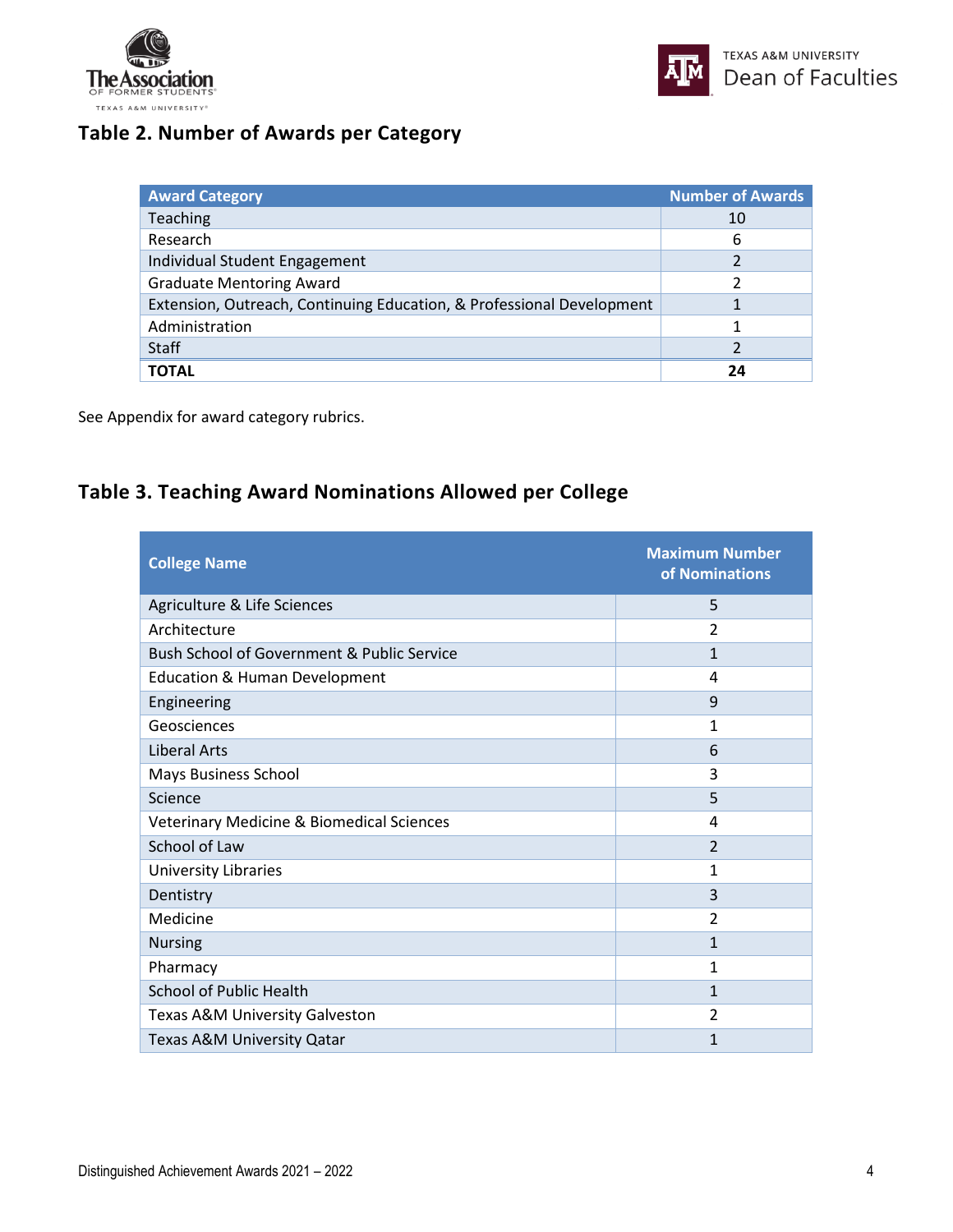



## **Table 4. Award Nominations Allowed per Unit**

| <b>Nominating Unit</b>                                                                    | <b>Teaching</b> | <b>Research</b> | <b>Student</b><br><b>Engagement</b> | <b>Graduate</b><br><b>Mentoring</b> | Extension,<br>Outreach, CE, & PD | <b>Staff</b>   | <b>Admin</b>   |
|-------------------------------------------------------------------------------------------|-----------------|-----------------|-------------------------------------|-------------------------------------|----------------------------------|----------------|----------------|
| Office of the President                                                                   |                 |                 | $\mathbf{1}$                        |                                     |                                  | $\mathbf{1}$   | $\mathbf{1}$   |
| Office of Provost & Executive Vice President                                              |                 |                 | 1                                   |                                     | 1                                | $\mathbf{1}$   | 1              |
| Vice President for Finance and Administration and CFO                                     |                 |                 |                                     |                                     |                                  | 6              | $\overline{2}$ |
| Vice President for Student Affairs                                                        |                 |                 | 1                                   |                                     |                                  | $\overline{2}$ | 1              |
| Texas A&M at Galveston - Vice President Texas A&M and<br>President Texas A&M at Galveston | See Table 3     | $\mathbf{1}$    | $\mathbf{1}$                        | $\mathbf{1}$                        |                                  | $\mathbf{1}$   | $\mathbf{1}$   |
| Texas A&M at Qatar - Dean and CEO                                                         | See Table 3     | $\mathbf{1}$    | 1                                   | $\mathbf{1}$                        |                                  | 1              | $\mathbf{1}$   |
| Each College - Dean                                                                       |                 |                 |                                     |                                     | $\overline{2}$                   |                |                |
| Each College - Executive Committee                                                        | See Table 3     | $\overline{3}$  | $\mathbf{1}$                        | $\mathbf{1}$                        |                                  | $\mathbf{1}$   | $\mathbf{1}$   |
| Each College - Student Council                                                            | See Table 3     |                 | $\mathbf{1}$                        |                                     |                                  | $\mathbf{1}$   | $\mathbf{1}$   |
| University Libraries - Dean                                                               |                 | 1               | $\mathbf{1}$                        |                                     |                                  | 1              | $\mathbf{1}$   |
| Directors of Extension/Continuing Education<br>for Each College & the University          |                 |                 |                                     |                                     | $\mathbf{1}$                     |                |                |
| Directors - AgriLife Research & TEES                                                      |                 | 1               |                                     |                                     | $\mathbf{1}$                     |                |                |
| Directors - AgriLife Extension & TEEX                                                     |                 |                 |                                     |                                     | $\mathbf{1}$                     |                |                |
| Corps of Cadets Commandant                                                                |                 |                 | 1                                   |                                     |                                  |                |                |
| Graduate Student Council President                                                        |                 |                 | $\mathbf{1}$                        | $\mathbf{1}$                        |                                  |                |                |
| International Student Association President                                               |                 |                 | 1                                   |                                     |                                  | 1              | $\mathbf{1}$   |
| <b>MSC Council President</b>                                                              |                 |                 | $\mathbf{1}$                        |                                     |                                  |                |                |
| <b>Residence Hall Association</b>                                                         |                 |                 | 1                                   |                                     |                                  |                |                |
| <b>Student Government Association President</b>                                           |                 |                 | 1                                   |                                     |                                  |                |                |

Note: A single individual may be nominated in two categories but will be counted toward the unit allotment in both categories.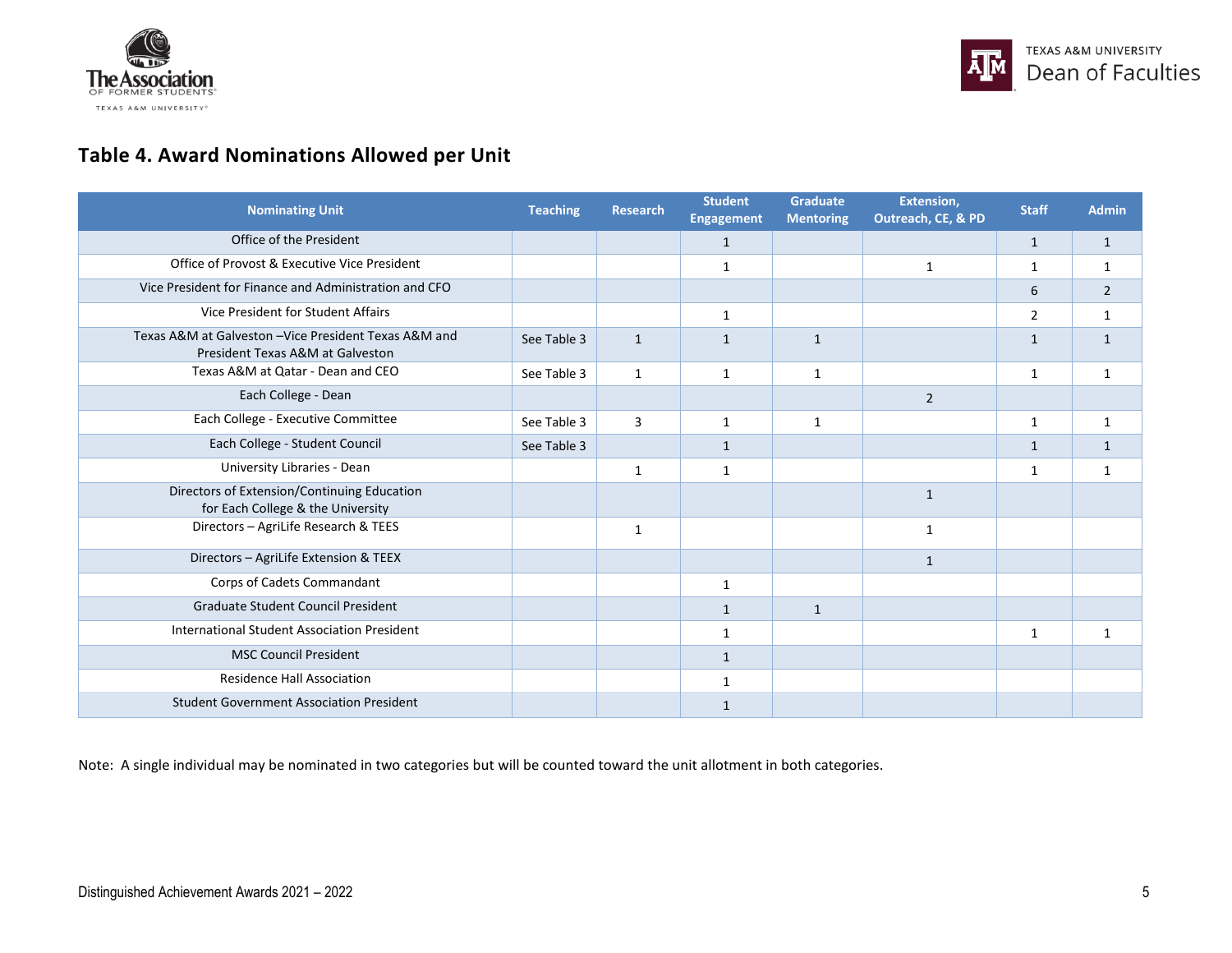



## **Submitting Nominations**

Each nominating unit should email submissions to [awardsprograms@tamu.edu](mailto:awardsprograms@tamu.edu) by the deadline listed in Table 1 of these guidelines. Every submission should include the following items as attachments or Filex transfers:

- 1. Nominations Summary Chart for the submitting college or unit *Submissions will be accepted only if the provided template is used.*  "AFS DAA 2021-2022 Unit Nominations Summary.xlsx"
- 2. Nomination Packet for each nominee included in the Nominations Summary Chart *Submissions will be accepted only if the provided template is used. See details below.* "AFS DAA 2021-2022 Nomination Packet Template.pdf"
- 3. Professional Photo for each nominee included in the Nominations Summary Chart *Please provide a recent close-crop headshot in full color, 1:1 intrinsic ratio, minimum 300 dpi.*

### **Nomination Packet Details**

#### *Preparing a Packet*

- 1. Collect and prepare all required materials.
- 2. Complete all fillable fields in the template (title page and letter of endorsement summary chart).
- 3. Insert required materials in appropriate sections of the template and save as a single PDF.

#### *Required Packet Sections*

- 1. Table of Contents
- 2. Letter of Nomination LIMIT: 4 pages
- 3. Biographical Summary LIMIT: 300 words

This brief biography should provide a concise background on the nominee, including major achievements relevant to the award category. It should be written as if it will be published. It should include the following information:

- A. Name of the nominee including professional salutation
- B. Current position and number of years employed at Texas A&M
- C. Highest degree received in what field of study
- D. Career highlights, especially those relevant to the award category, including select awards/honors
- 4. Detailed Biographical Data (CV style) LIMIT: 10 pages
	- This document should provide the following information in the order listed:
		- A. The name of nominee
		- B. Current position (title, rank, department or unit)
		- C. Number of years in the position
		- D. Number of years at Texas A&M University
		- E. Degrees held (source and date)
		- F. Employment history (previous positions, years; list most recent first)
		- G. Honors and awards
		- H. Membership in professional and honorary societies (note offices held)
		- I. List of articles and books published and professional accomplishments within the last five years. Particularly significant earlier accomplishments may be described in the letter of nomination.
- 5. **Letters of Endorsement —** LIMIT: 6 pages total, up to 6 distinct letters

**For Teaching and Student Engagement categories**, two student letters are REQUIRED (current or former).

6. **Publications —** LIMIT: 2 publications

**For nominations in the Research category only**, up to two links to outstanding publications, or equivalent evidence of professional accomplishments, may be included.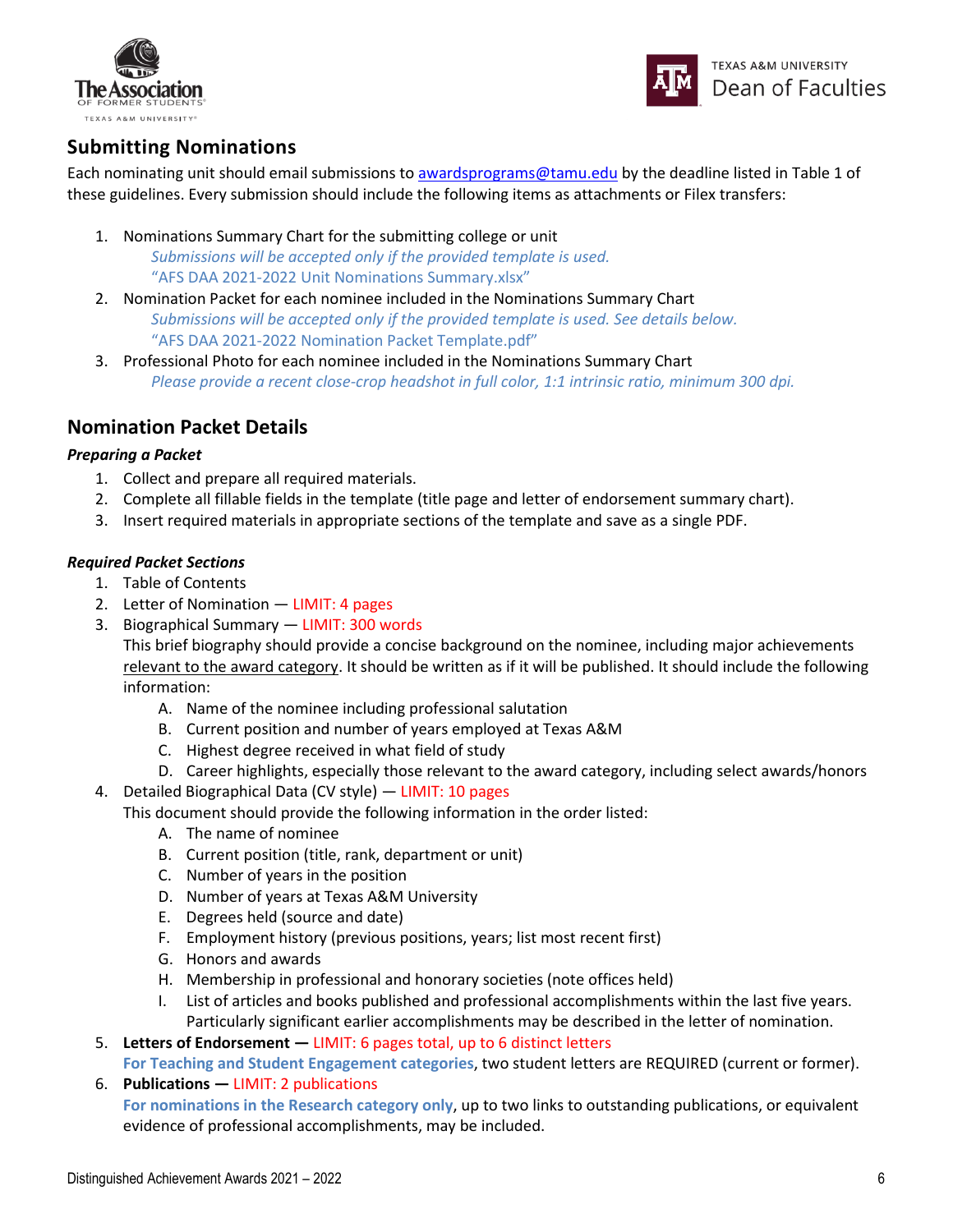



## **Additional Notes on Nomination Packets**

- 1. Letters of endorsement
	- A. At least two letters from current and/or former students are REQUIRED for nominations in Teaching and Individual Student Engagement. These letters must be separate from the letter of nomination.
	- B. Please advise letter writers that the endorsements will be read and evaluated by selection committee members who may or may not be familiar with the discipline of the nominee.
	- C. All letters of endorsement should be *written* to: Selection Committee The Association of Former Students Distinguished Achievement Awards
	- C. All letters should be *mailed* to the college/unit and included with the nomination packet. Do not mail letters directly to The Association or to the selection committee.
- 2. Letters of nomination on teaching (Teaching Awards)—The letter writer should include indicators of teaching excellence and effectiveness such as:
	- A. Numbers and types of courses taught
	- B. Statements from student evaluations
	- C. Summaries of student evaluations. Should summaries be given, longitudinal perspective must also be given
	- D. Evidence of student outcomes as appropriate
- 3. Letters about teaching from colleagues (Teaching Awards)—Letters should include indicators of teaching excellence and effectiveness, such as:
	- A. Evaluation of course syllabi, assignments, examinations and grading methods to determine levels of scope, rigor and quality
	- B. Evaluation of nominee performance in classroom teaching situations
	- C. Evaluation of the development of new courses or substantial revision of existing courses
- 4. Letters from significant persons outside of the University—Letters of support from significant persons outside of the University tend to have a much greater impact. In teaching, these include letters from students who have gone on to clearly successful careers or to graduate school or who have realized other personal benefits from the influences of the teacher. In research, letters from recognized and respected peers or experts in the field are strongly influential. In extension, letters from officials at other institutions who have interacted with the nominee are also included as strong support.

*NOTE: For Staff or Administration awards, letters should be sought from professional colleagues and others familiar with the nominee's accomplishments beyond the expectations of the position. In this category, it is often difficult to obtain letters from outside Texas A&M University, or from former or current students who may not be familiar with the contributions of the staff member or administrator within the University.*

- 5. Where applicable, evidence of strong student involvement and input into the unit's nomination process should be included
- 6. Nomination closely follows the format requirements—Pay careful attention to the number of letters, length of sections (where specified), packaging, etc.
- 7. Prepare a package that is professional in appearance and proofread all documents.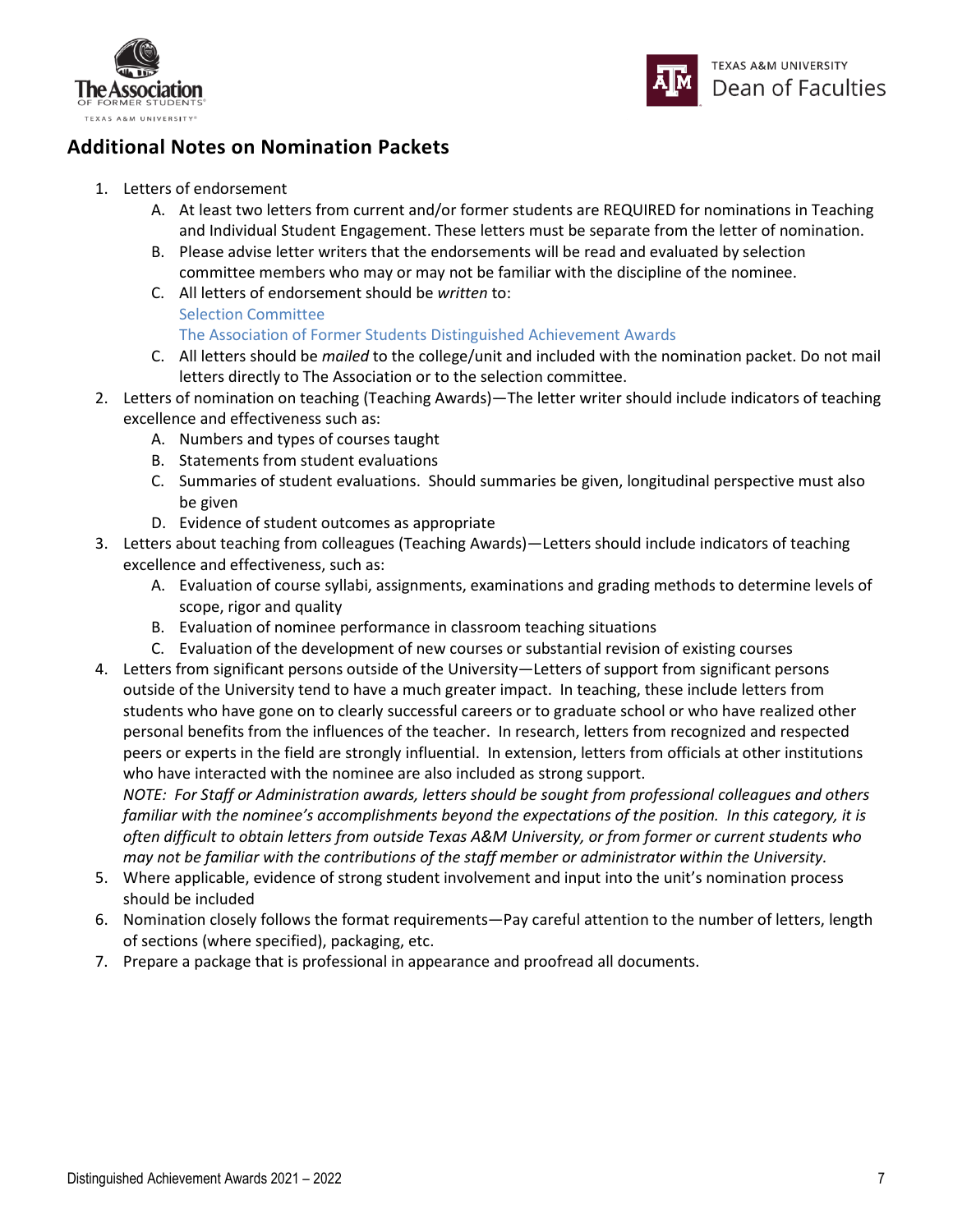

#### **Area Coordinators**



**Agriculture & Life Sciences Liberal Arts** Jamie Norgaard Katherine Payne [jnorgaard@tamu.edu](mailto:jnorgaard@tamu.edu) [kpayne@tamu.edu](mailto:kpayne@tamu.edu)

Architecture *Science* Tommie Ward Jennifer Holle

**Bush School of Government & Public Service School of Law** Frank B. Ashley Jennifer Merrywell [bushschooleadaam@tamu.edu](mailto:bushschooleadaam@tamu.edu) [jennifermerrywell@tamu.edu](mailto:jennifermerrywell@tamu.edu) 

Education & Human Development<br>
School of Public Health Fred Nafukho Eric Wilson [fnafukho@tamu.edu](mailto:fnafukho@tamu.edu) [eric.wilson@tamu.edu](mailto:eric.wilson@tamu.edu)

Nicole Abinajm **Patrick Louchouarn** [nicole.abinajm@tamu.edu](mailto:nicole.abinajm@tamu.edu) [louchoup@tamug.edu](mailto:louchoup@tamug.edu)

Deborah Thomas **Alia Fakhr** Alia Fakhr [dthomas@ocean.tamu.edu](mailto:dthomas@ocean.tamu.edu) [alia.fakhr@qatar.tamu.edu](mailto:alia.fakhr@qatar.tamu.edu)

Missy Lund **Missy Lund Missy Lund** 

Deanna Lormand **Lisa Rosser** Lisa Rosser [deannalormand@tamu.edu](mailto:deannalormand@tamu.edu) [lisa\\_rosser@tamu.edu](mailto:lisa_rosser@tamu.edu)

Elena Cantu **Angela Vasquez Angela Vasquez** 

**Office of the Provost and Executive Vice President** Vivian Medrano [vmedrano@tamu.edu](mailto:vmedrano@tamu.edu)

[tward@arch.tamu.edu](mailto:tward@arch.tamu.edu) [jholle@science.tamu.edu](mailto:jholle@science.tamu.edu)

**Engineering & TEES Texas A&M University at Galveston**

**Geosciences Texas A&M University at Qatar**

**Mays Business School Veterinary Medicine & Biomedical Sciences** [m-lund@tamu.edu](mailto:m-lund@tamu.edu) m-skaggs@tamu.edu

**Medicine University Libraries** Kelly Drake **Julie Mosbo Ballestro** [kdrake@tamu.edu](mailto:kdrake@tamu.edu) [jmosbo@library.tamu.edu](mailto:jmosbo@library.tamu.edu) 

**Nursing Division of Finance and Administration** 

**Pharmacy Contract President** *Contract Contract Contract Contract Contract Contract Contract Contract Contract Contract Contract Contract Contract Contract Contract Contract Contract Contract Contract Contract Contract C* [ecantu1@tamu.edu](mailto:ecantu1@tamu.edu) [avasquez@tamu.edu](mailto:avasquez@tamu.edu)

> **Vice President for Student Affairs** Cindy Smith [csmith83@tamu.edu](mailto:csmith83@tamu.edu)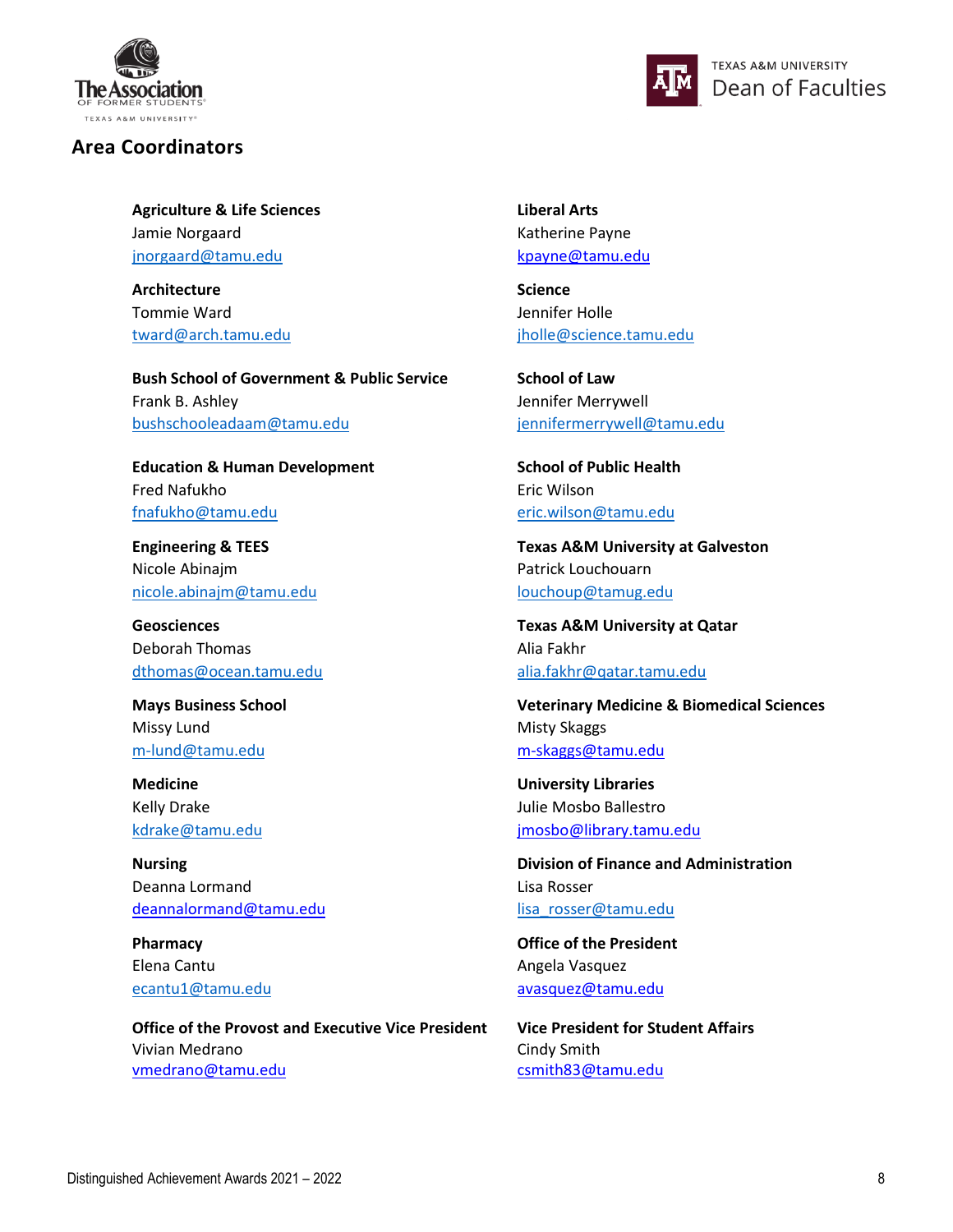



## **APPENDIX: Award Category Descriptions and Rubrics**

| <b>Administration Award</b>                                                 | p. 10 |
|-----------------------------------------------------------------------------|-------|
| Extension, Outreach, Continuing Education, & Professional Development Award | p. 11 |
| <b>Graduate Mentoring Award</b>                                             | p. 12 |
| Individual Student Engagement Award                                         | p. 13 |
| Research Award                                                              | p. 14 |
| <b>Staff Award</b>                                                          | p. 15 |
| <b>Teaching Award</b>                                                       | p. 16 |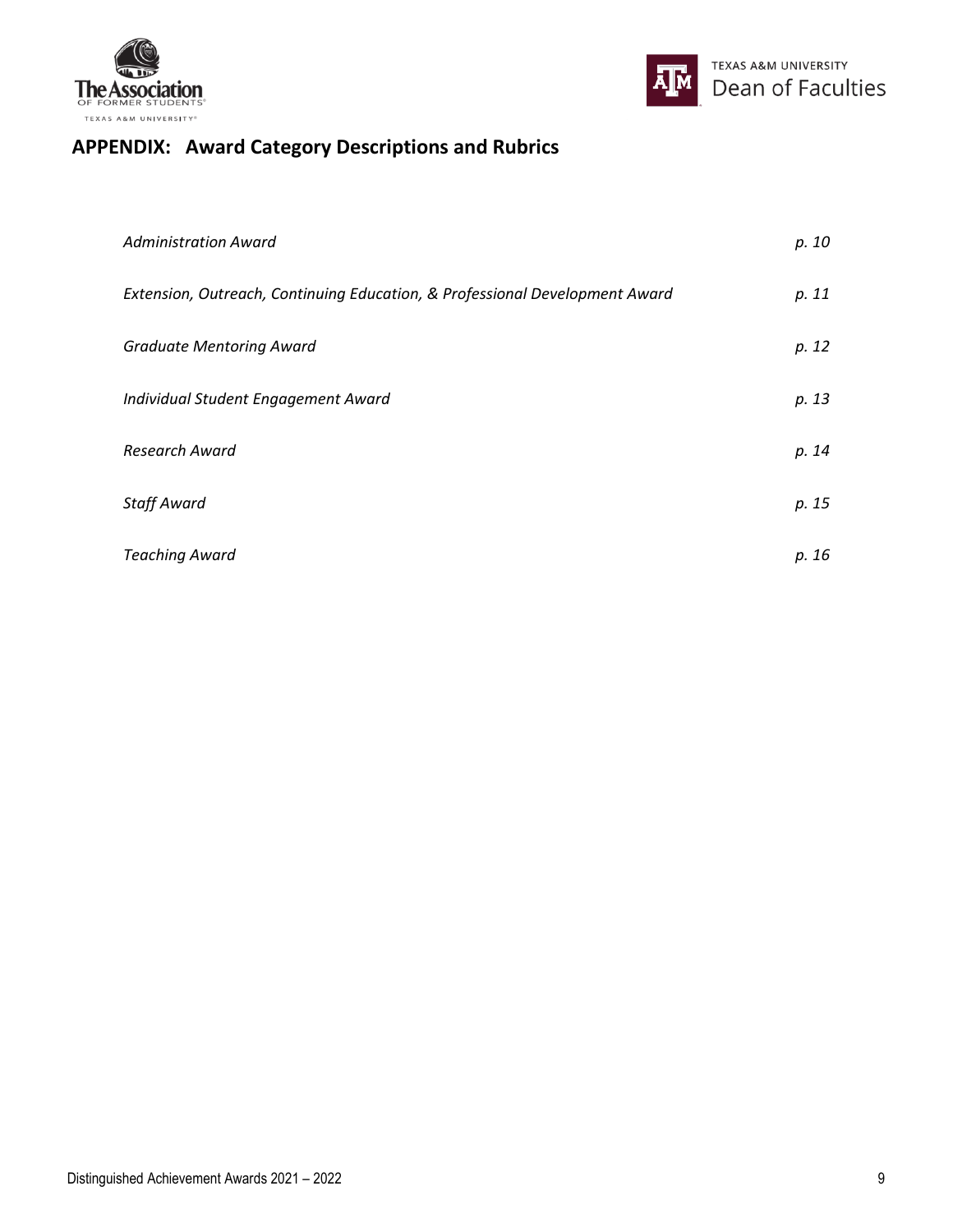#### **Administration (One award)**

This award recognizes, rewards, and encourages an administrator who has contributed to the welfare of Texas A&M University through outstanding administrative service beyond the expectation of the position. This award is designed to recognize the individual whose normal scope of service has been outside the areas described in the awards listed previously.

**NOTE:** Those eligible for this award hold the title of vice president, provost, dean, department head, director of A&M System member (e.g., TEES, AgriLife Research), or variations of these titles.

| Administration                                                                                                             |                                                                                                             |                |   |   |   |   |  |   |   |           |  |  |  |  |  |
|----------------------------------------------------------------------------------------------------------------------------|-------------------------------------------------------------------------------------------------------------|----------------|---|---|---|---|--|---|---|-----------|--|--|--|--|--|
| <b>Measures</b>                                                                                                            | <b>Candidates</b><br>Rate each of the candidates for each measure with<br>$1$ (adequate) to 5 (exceptional) |                |   |   |   |   |  |   |   |           |  |  |  |  |  |
|                                                                                                                            |                                                                                                             | $\overline{2}$ | 3 | 4 | 5 | 6 |  | 8 | 9 | <b>10</b> |  |  |  |  |  |
| <b>Operational Excellence</b>                                                                                              |                                                                                                             |                |   |   |   |   |  |   |   |           |  |  |  |  |  |
| Implements approaches that enhance productivity, efficiency, and quality. Demonstrated<br>capacity for creative solutions. |                                                                                                             |                |   |   |   |   |  |   |   |           |  |  |  |  |  |
| <b>Exceptional Service</b>                                                                                                 |                                                                                                             |                |   |   |   |   |  |   |   |           |  |  |  |  |  |
| Provides highly effective interactions with all stakeholders                                                               |                                                                                                             |                |   |   |   |   |  |   |   |           |  |  |  |  |  |
| <b>Impact</b>                                                                                                              |                                                                                                             |                |   |   |   |   |  |   |   |           |  |  |  |  |  |
| Actions and accomplishments positively impact their unit and Texas A&M as a whole                                          |                                                                                                             |                |   |   |   |   |  |   |   |           |  |  |  |  |  |
| Leadership                                                                                                                 |                                                                                                             |                |   |   |   |   |  |   |   |           |  |  |  |  |  |
| Provides the vision to inspire, and the development to enable, others to achieve excellence.                               |                                                                                                             |                |   |   |   |   |  |   |   |           |  |  |  |  |  |
| <b>Communication</b>                                                                                                       |                                                                                                             |                |   |   |   |   |  |   |   |           |  |  |  |  |  |
| Clearly articulates a vision, invites and clearly considers input, internal and external<br>stakeholders are informed      |                                                                                                             |                |   |   |   |   |  |   |   |           |  |  |  |  |  |
| <b>Total Average</b>                                                                                                       |                                                                                                             |                |   |   |   |   |  |   |   |           |  |  |  |  |  |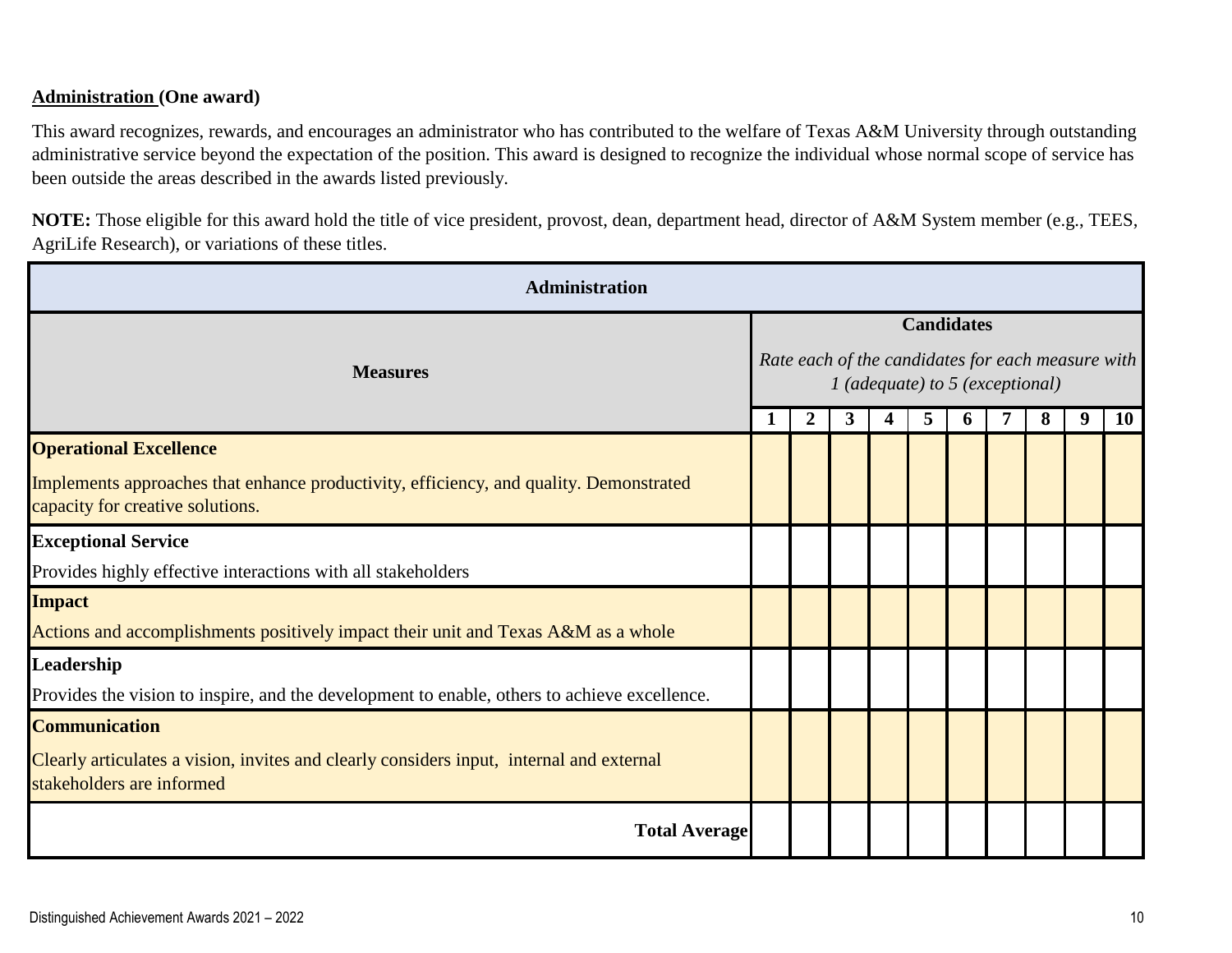#### **Extension, Outreach, Continuing Education, & Professional Development (One award)**

This award recognizes, encourages, and rewards a staff member, faculty member, or administrator who has brought credit to Texas A&M University through dedication, enthusiasm, attitude, and effectiveness in accomplishing his or her mission in a particular field of extension, continuing education, or professional development.

**NOTE:** Those eligible for this award must be actively and personally engaged in extension, outreach, continuing education, or professional development. The award is not designed for the oversight or administration of these activities.

| <b>Extension, Outreach, Continuing Education, &amp; Professional Development</b>         |  |                                                                                                             |   |   |   |    |  |   |   |           |  |  |  |  |  |  |
|------------------------------------------------------------------------------------------|--|-------------------------------------------------------------------------------------------------------------|---|---|---|----|--|---|---|-----------|--|--|--|--|--|--|
| <b>Measures</b>                                                                          |  | <b>Candidates</b><br>Rate each of the candidates for each measure with<br>$1$ (adequate) to 5 (exceptional) |   |   |   |    |  |   |   |           |  |  |  |  |  |  |
|                                                                                          |  | $\overline{2}$                                                                                              | 3 | 4 | 5 | O. |  | 8 | 9 | <b>10</b> |  |  |  |  |  |  |
| <b>Recognized Excellence</b>                                                             |  |                                                                                                             |   |   |   |    |  |   |   |           |  |  |  |  |  |  |
| National and international recognition within the discipline                             |  |                                                                                                             |   |   |   |    |  |   |   |           |  |  |  |  |  |  |
| <b>Productivity</b>                                                                      |  |                                                                                                             |   |   |   |    |  |   |   |           |  |  |  |  |  |  |
| Includes but not limited to presentations, grants, publications, programs, patents, etc. |  |                                                                                                             |   |   |   |    |  |   |   |           |  |  |  |  |  |  |
| <b>Impact</b>                                                                            |  |                                                                                                             |   |   |   |    |  |   |   |           |  |  |  |  |  |  |
| Actions and accomplishments positively impact their unit and Texas A&M as a whole        |  |                                                                                                             |   |   |   |    |  |   |   |           |  |  |  |  |  |  |
| <b>Quality</b>                                                                           |  |                                                                                                             |   |   |   |    |  |   |   |           |  |  |  |  |  |  |
| Quality of the products for, and interactions with, stakeholders (internal and external) |  |                                                                                                             |   |   |   |    |  |   |   |           |  |  |  |  |  |  |
| <b>Communication</b>                                                                     |  |                                                                                                             |   |   |   |    |  |   |   |           |  |  |  |  |  |  |
| Exemplary writing, speaking, listening and marketing skills                              |  |                                                                                                             |   |   |   |    |  |   |   |           |  |  |  |  |  |  |
| <b>Total Average</b>                                                                     |  |                                                                                                             |   |   |   |    |  |   |   |           |  |  |  |  |  |  |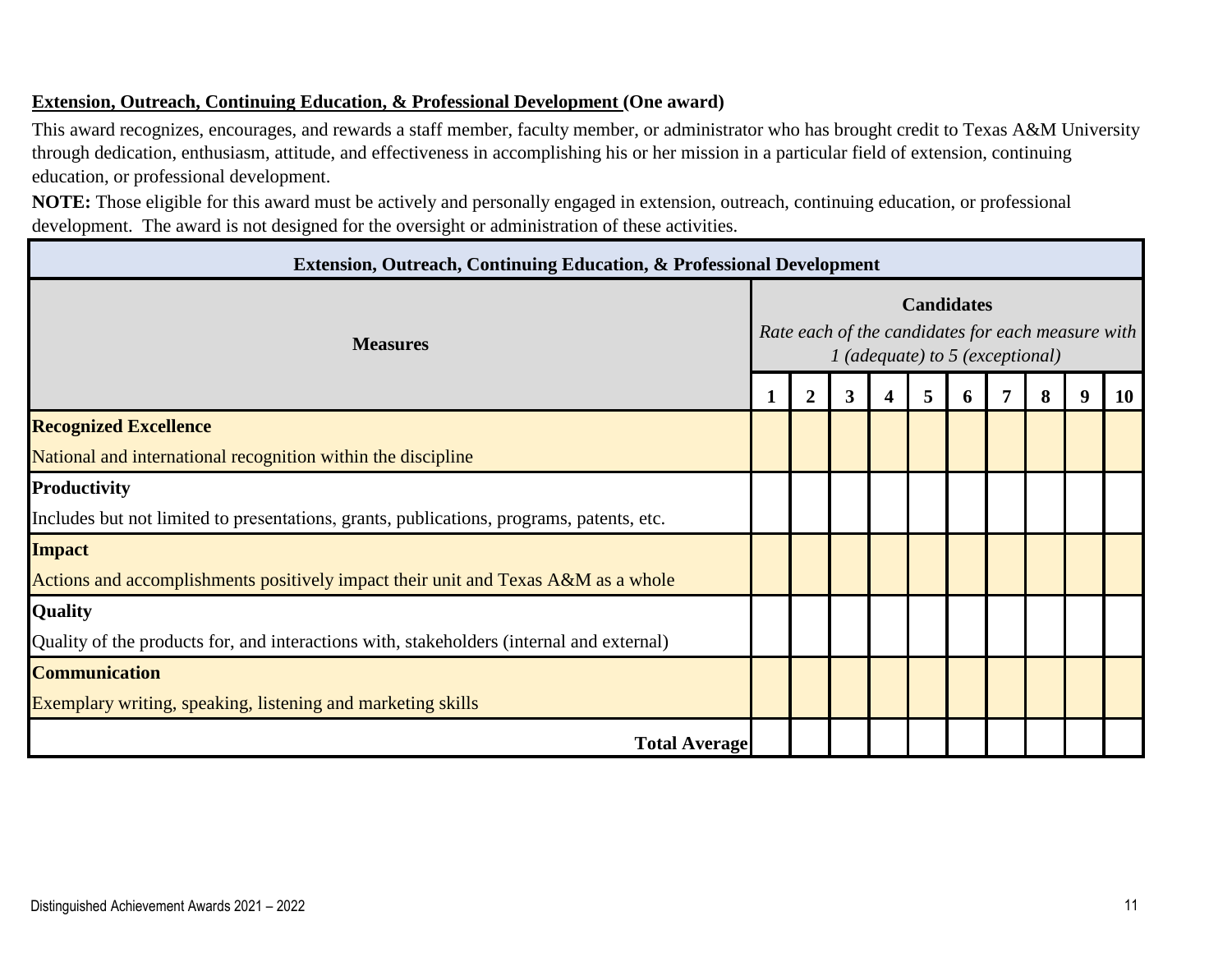#### **Graduate Mentoring Award (Two awards)**

This award recognizes, encourages, and rewards superior mentors of graduate students—those faculty or administrators who go well beyond advising by bringing their skills and commitment to a student's learning and professional development as future teachers, practitioners, researchers, and scholars through mentoring. These mentors build the enthusiasm of others for their profession, help graduate students achieve their goals, and provide opportunities that will introduce students to a community of professionals who can also assist them in their development. Nominees for this award are dedicated to contributing to the overall development of their students as learners and future professionals.

**NOTE:** Both faculty members and administrators are eligible for this award, but nominees must be significantly engaged in mentoring. Administrators should be nominated only for their mentoring activities, not for their administrative activities. For this award, a distinction is being made between advising (giving advice or counsel, such as in course selection) and mentoring (professional guidance and coaching). Individuals whose activities are limited to part-time advising should not be nominated for this award.

| <b>Graduate Mentoring</b>                                                                                                                                                                                                                                                                                                        |  |   |   |                   |                                          |                                              |           |
|----------------------------------------------------------------------------------------------------------------------------------------------------------------------------------------------------------------------------------------------------------------------------------------------------------------------------------|--|---|---|-------------------|------------------------------------------|----------------------------------------------|-----------|
| <b>Measures</b>                                                                                                                                                                                                                                                                                                                  |  |   |   | <b>Candidates</b> | with $1$ (adequate) to $5$ (exceptional) | Rate each of the candidates for each measure |           |
|                                                                                                                                                                                                                                                                                                                                  |  | 3 | 4 |                   |                                          | 9                                            | <b>10</b> |
| Chaired to completion doctoral and masters graduates (numbers considered in context of the<br>departmental patterns)                                                                                                                                                                                                             |  |   |   |                   |                                          |                                              |           |
| Placement/achievement/success of graduates in academia or profession (e.g. could be<br>demonstrated through prestigious professional or tenure-track positions, students receiving<br>dissertation awards, students successful in publishing, securing grants, etc.) (outcomes<br>considered in context of the discipline norms) |  |   |   |                   |                                          |                                              |           |
| Provided high quality mentoring program, course, or publication on student professional<br>development to assist students                                                                                                                                                                                                        |  |   |   |                   |                                          |                                              |           |
| Demonstrates dedication to students as learners and future professionals (e.g. member of<br>substantial number of graduate committees, received advising/mentoring award)                                                                                                                                                        |  |   |   |                   |                                          |                                              |           |
| Introduce student professionally (at conferences, through letters, co-presenting with students)<br>and support student scholarship (coauthor, invite on research team, or in other ways support<br>student outside the classroom expectations.)                                                                                  |  |   |   |                   |                                          |                                              |           |
| <b>Total Average</b>                                                                                                                                                                                                                                                                                                             |  |   |   |                   |                                          |                                              |           |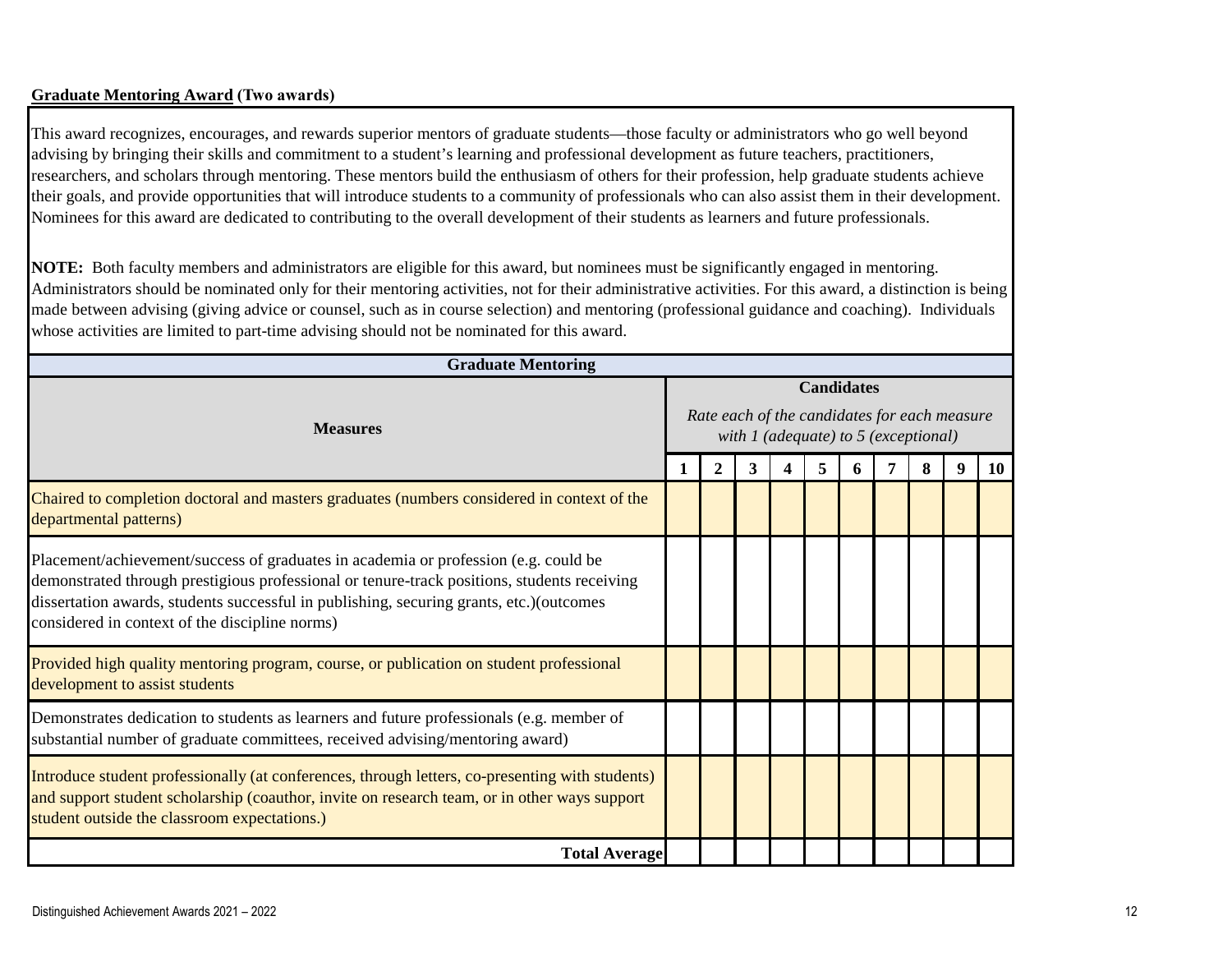#### **Individual Student Engagement (Two awards)**

This award recognizes, encourages, and rewards those employees whose professional relationships with students are particularly helpful and inspiring. The recipients of this award should exhibit concern for the welfare and development of students and should have demonstrated a willingness to meet the special needs of students while ensuring that students accept their responsibilities and strive to meet their own potentials. The two recipients of this award go beyond the requirements of their appointments to give time and effort to student growth and service. They offer guidance and encouragement in a spirit of mutual questing and shared expectations.

| <b>Individual Student Relations</b>                                                        |  |                                                                                                             |   |   |   |   |   |   |   |           |  |  |  |  |  |  |
|--------------------------------------------------------------------------------------------|--|-------------------------------------------------------------------------------------------------------------|---|---|---|---|---|---|---|-----------|--|--|--|--|--|--|
| <b>Measures</b>                                                                            |  | <b>Candidates</b><br>Rate each of the candidates for each measure with<br>$1$ (adequate) to 5 (exceptional) |   |   |   |   |   |   |   |           |  |  |  |  |  |  |
|                                                                                            |  | $\overline{2}$                                                                                              | 3 | 4 | 5 | O | 7 | 8 | 9 | <b>10</b> |  |  |  |  |  |  |
| <b>Student welfare</b>                                                                     |  |                                                                                                             |   |   |   |   |   |   |   |           |  |  |  |  |  |  |
| Interest in student health and mental well-being                                           |  |                                                                                                             |   |   |   |   |   |   |   |           |  |  |  |  |  |  |
| <b>Student development</b>                                                                 |  |                                                                                                             |   |   |   |   |   |   |   |           |  |  |  |  |  |  |
| Consult and advise with students to provide insight about their dilemnas and opportunities |  |                                                                                                             |   |   |   |   |   |   |   |           |  |  |  |  |  |  |
| <b>Student-centered</b>                                                                    |  |                                                                                                             |   |   |   |   |   |   |   |           |  |  |  |  |  |  |
| Meets specific needs of students                                                           |  |                                                                                                             |   |   |   |   |   |   |   |           |  |  |  |  |  |  |
| <b>High expectations</b>                                                                   |  |                                                                                                             |   |   |   |   |   |   |   |           |  |  |  |  |  |  |
| Ensure students accept responsibilty and strive to their potential                         |  |                                                                                                             |   |   |   |   |   |   |   |           |  |  |  |  |  |  |
| <b>Exceeds expectations</b>                                                                |  |                                                                                                             |   |   |   |   |   |   |   |           |  |  |  |  |  |  |
| Give time and effort to student growth and service beyond the requirments of the position  |  |                                                                                                             |   |   |   |   |   |   |   |           |  |  |  |  |  |  |
| <b>Total Average</b>                                                                       |  |                                                                                                             |   |   |   |   |   |   |   |           |  |  |  |  |  |  |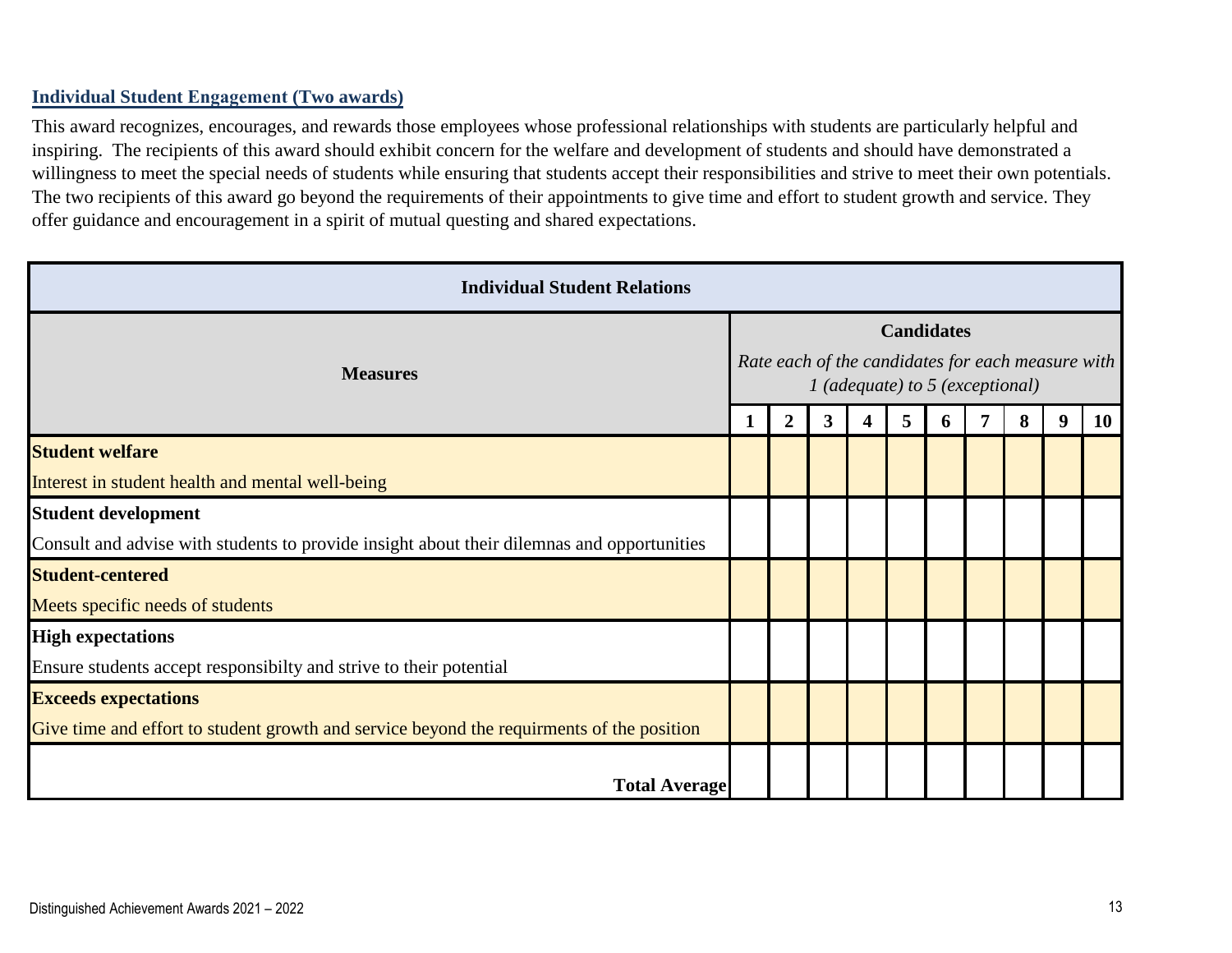#### Research (Six awards)

This award recognizes, encourages, and rewards those individuals whose research efforts have been particularly significant and outstanding and are so recognized locally, nationally, and internationally. The results of these research efforts should have added substantially to the basic body of knowledge, have had significant societal impact, and/or inspired the discipline to expand in new research directions. These scholarly pursuits can take many forms. In the words of Vision 2020, "Research, as the creation of knowledge in the broadest sense, encompasses all forms of scholarship from creation of works of art and literature through evaluation and reorganization of knowledge to investigations into the preservation, transmission, and application of knowledge.

|                                                                                                                                                                                                                                                                                                                                                                                                                                   | Research |   |   |   |                   |   |   |   |    |
|-----------------------------------------------------------------------------------------------------------------------------------------------------------------------------------------------------------------------------------------------------------------------------------------------------------------------------------------------------------------------------------------------------------------------------------|----------|---|---|---|-------------------|---|---|---|----|
| <b>Measures</b>                                                                                                                                                                                                                                                                                                                                                                                                                   |          |   |   |   | <b>Candidates</b> |   |   |   |    |
| (For each candidate enter a rating of 1-5 per measure)                                                                                                                                                                                                                                                                                                                                                                            | 2        | 3 | Δ | 5 | 6                 | 7 | 8 | 9 | 10 |
| Distinguished record of scholarly contributions with a wide impact<br>Authorship or co-authorship of peer-reviewed articles in premier journals, prestigious<br>conference proceedings, highly regarded scholarly monographs, artistic works, software or<br>other professional documents<br>Extensive citations of published scholarly work<br>Measurable impact of research on the local and national communities               |          |   |   |   |                   |   |   |   |    |
| Distinction as a scholar of national and international reputation<br>Demonstrated through prestigious memberships, awards, fellowships, memberships, and<br>residencies<br>Major leadership roles in disciplinary, and professional organizations<br>Keynote speaker at premier conferences or professional meetings<br>Membership on review panels for prestigious national awards, fellowships, memberships, and<br>residencies |          |   |   |   |                   |   |   |   |    |
| Research innovation or originality recognized through prestigious awards, fellowships,<br>and grants<br>(As disciplines vary, discussion of this parameter should involve level of prestige, innovation,<br>$and/or$ originality                                                                                                                                                                                                  |          |   |   |   |                   |   |   |   |    |
| Evidence of the impact on the careers of graduate students, post docs, and junior faculty<br>colleagues via significant mentoring roles<br>Professional recognition of research productivity through appointment as editor,<br>associate editor, or guest editor of prestigious journals in one's field or serving as editor                                                                                                      |          |   |   |   |                   |   |   |   |    |
| of a prestigious series for a major university press.<br><b>Total Average</b>                                                                                                                                                                                                                                                                                                                                                     |          |   |   |   |                   |   |   |   |    |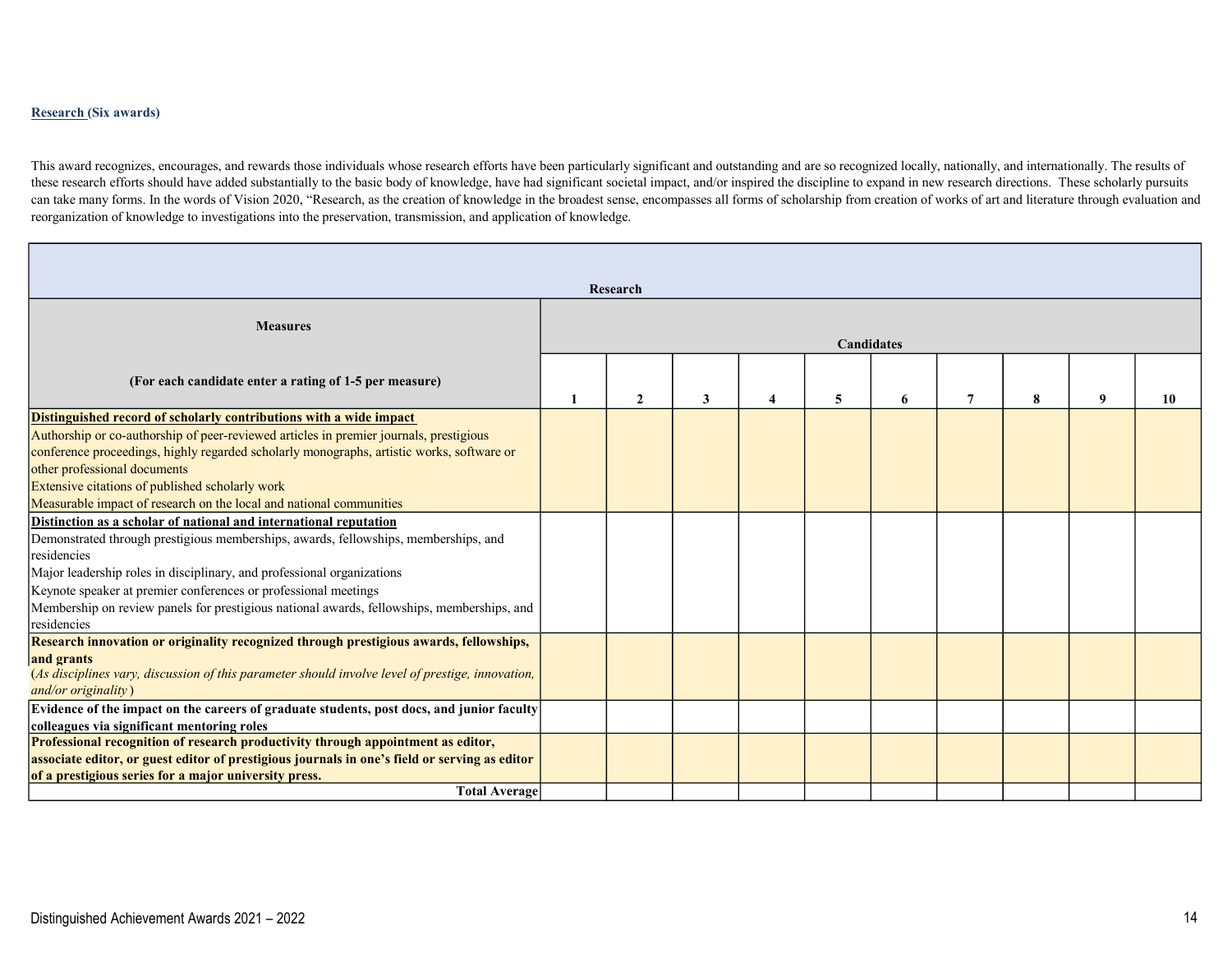#### **Staff (Two awards)**

This award recognizes, rewards, and encourages a staff member who has contributed to the welfare of Texas A&M University through outstanding staff support beyond the expectations of the position. This award is designed to recognize individuals whose normal scope of service has been other than teaching, research, student relations, continuing education/extension/professional development, or administration.

**NOTE:** Persons eligible for this award may NOT hold the title of: vice-president, provost, dean, department head, director of A&M System member, or variations of these titles.

| <b>Staff</b>                                                                                                                                                                                                                                                     |  |  |  |  |  |  |  |  |  |    |
|------------------------------------------------------------------------------------------------------------------------------------------------------------------------------------------------------------------------------------------------------------------|--|--|--|--|--|--|--|--|--|----|
|                                                                                                                                                                                                                                                                  |  |  |  |  |  |  |  |  |  |    |
| <b>Candidates</b><br>Rate each of the candidates for each measure with<br><b>Measures</b><br>1 (adequate) to 5 (exceptional)<br><b>Total Average</b>                                                                                                             |  |  |  |  |  |  |  |  |  |    |
|                                                                                                                                                                                                                                                                  |  |  |  |  |  |  |  |  |  | 10 |
| <b>Contributions toward job excellence</b> – demonstrating performance on the job that is<br>consistently outstanding and which easily meets or surpasses the needs of those they serve.                                                                         |  |  |  |  |  |  |  |  |  |    |
| <b>Innovation</b> — demonstrating independent action and resourcefulness; encouraging new ideas<br>and creativity; exhibiting leadership qualities within the context of position responsibilities;<br>demonstrating other skills that exceed work expectations. |  |  |  |  |  |  |  |  |  |    |
| <b>Professionalism - Reflection of the University core values of respect, excellence,</b><br>leadership, loyalty integrity, selfless service in their work.                                                                                                      |  |  |  |  |  |  |  |  |  |    |
| <b>Impact</b>                                                                                                                                                                                                                                                    |  |  |  |  |  |  |  |  |  |    |
| Actions and accomplishments positively impact their unit and Texas A&M as a whole                                                                                                                                                                                |  |  |  |  |  |  |  |  |  |    |
|                                                                                                                                                                                                                                                                  |  |  |  |  |  |  |  |  |  |    |